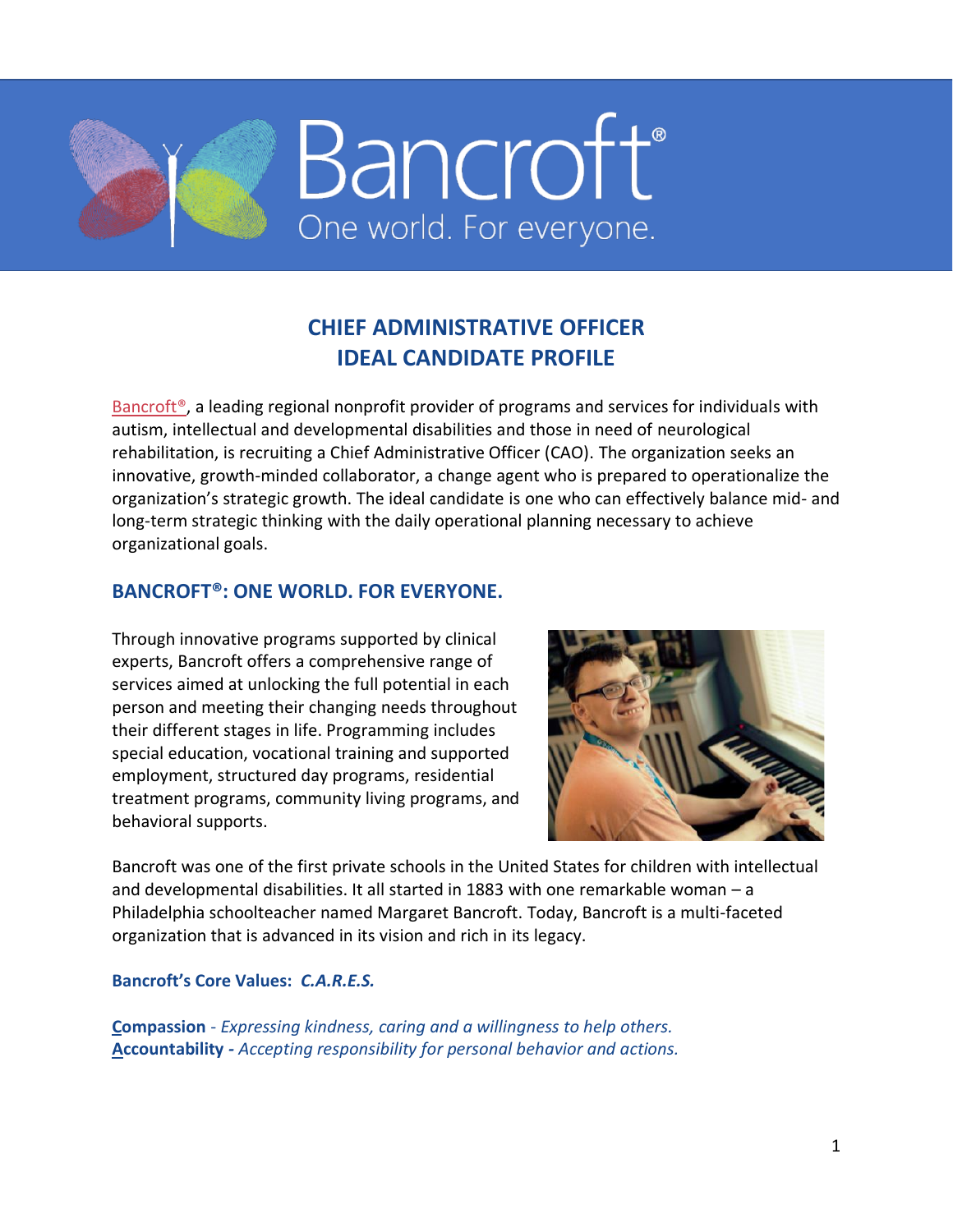**Respect** *- Showing care about the feelings and well-being of others.* **Empowerment** *- Becoming strong and confident, especially in controlling one's life and claiming one's rights.*

**Safety** *- Protecting self and others from danger, risk or injury.*

### **PROGRAMS AND SERVICES**



With an annual operating budget of \$200 million and 2,700 employees, Bancroft operates more than 275 facilities and homes across New Jersey, Pennsylvania and Delaware. This includes more than 200 group homes and day services facilities totaling 600,000 gross square feet and worth approximately \$40 million, in addition to a 110,000 gross square foot campus worth approximately \$100 million.

Each year Bancroft impacts 2,200 lives, providing 32 programs in 17 locations that help people reach their full potential for happy and fulfilling lives through a wide array of programs.

#### **Children's Services**

Bancroft's nationally recognized Children's Residential Program is one of the most innovative behavioral therapy and residential treatment facilities in the nation with campus and community-based residential treatment programs for children and youth with autism, intellectual and developmental disabilities.

#### The **Lindens Neurobehavioral Program** is a highly



effective residential treatment program for children living with severe autism, intellectual or developmental disabilities. Families from across the country trust the Lindens Program to provide expert and progressive care for their child.

Bancroft's **Campus Residential Treatment Program** provides children with intensive support and supervision. The goal is to introduce and instill daily living skills to promote communication and transition. Located on the 80-acre Welsh Campus in Mt. Laurel, NJ, children live in spacious, residences with access to 24-hour supervision and nursing care, along with plentiful open space, meeting space for family visits, and many opportunities for recreation and play.

**Community-based homes** blend seamlessly into neighborhoods throughout southern New Jersey where children and young adults can live more independently while continuing to build upon the necessary life, social and cognitive skills they have developed.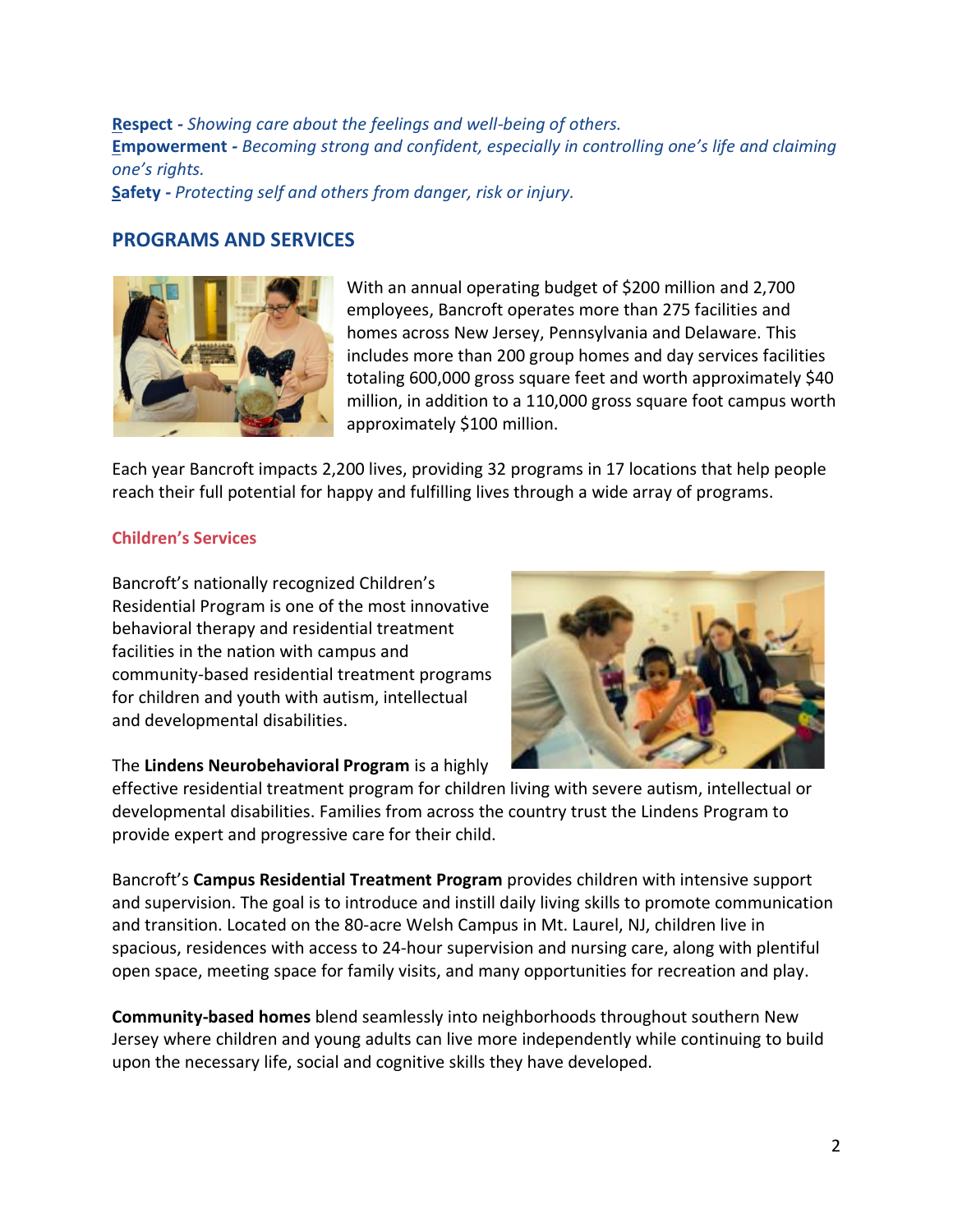#### **Adult Services**

**Residential programs** in NJ, DE and PA offer adults with autism, intellectual and developmental disabilities the support they need to fully realize that hope. Bancroft has been a leader in providing residential options – including communitybased group homes, programs for adults with severe autism and complex needs and a program for aging adults.



The organization serves older adults through the **Judith B. Flicker Residences Program**, which is aimed at providing a superior quality of life for people over 50 with autism and intellectual or developmental disabilities, in a serene setting in Voorhees, New Jersey.

#### **Autism Treatment**

Through its continuum of care, Bancroft works with individuals and their families to develop individualized treatment plans to meet each person where they are in the journey to becoming their best selves.

The organization provides diagnostic assessments, assistive technology, applied behavior analysis, a severe behavior day treatment program, contracted services, and the **ABA Center of Excellence (ABA)**. Through its team of behavior analysts, the ABA provides an unparalleled path to improving quality of life for children, adults, and their families while ensuring internal clinical quality. ABA connects the organization to the broader research and practice community through university partnerships, research, and clinical training.



### **NeuroRehab**

Through NeuroRehab, Bancroft helps people with brain injury and neurological conditions rebound, recover and reconnect through outpatient therapies, day programs, residential programs and supported employment. Bancroft's expert and caring clinicians are dedicated to improving patient outcomes through comprehensive care using best practices and innovative techniques to provide individualized treatment wherever you are in your journey.

## **THE ROLE OF THE CHIEF ADMINISTRATIVE OFFICER (CAO)**

The CAO plays a key role to facilitate consensus such that all administrative functions are aligned as to short and long-term strategies and tactics, and that competing priorities and perspectives are synthesized into a coherent approach. The CAO provides strategic oversight and planning of Bancroft's technology and system infrastructure and serves as executive leader for Process Improvement culture.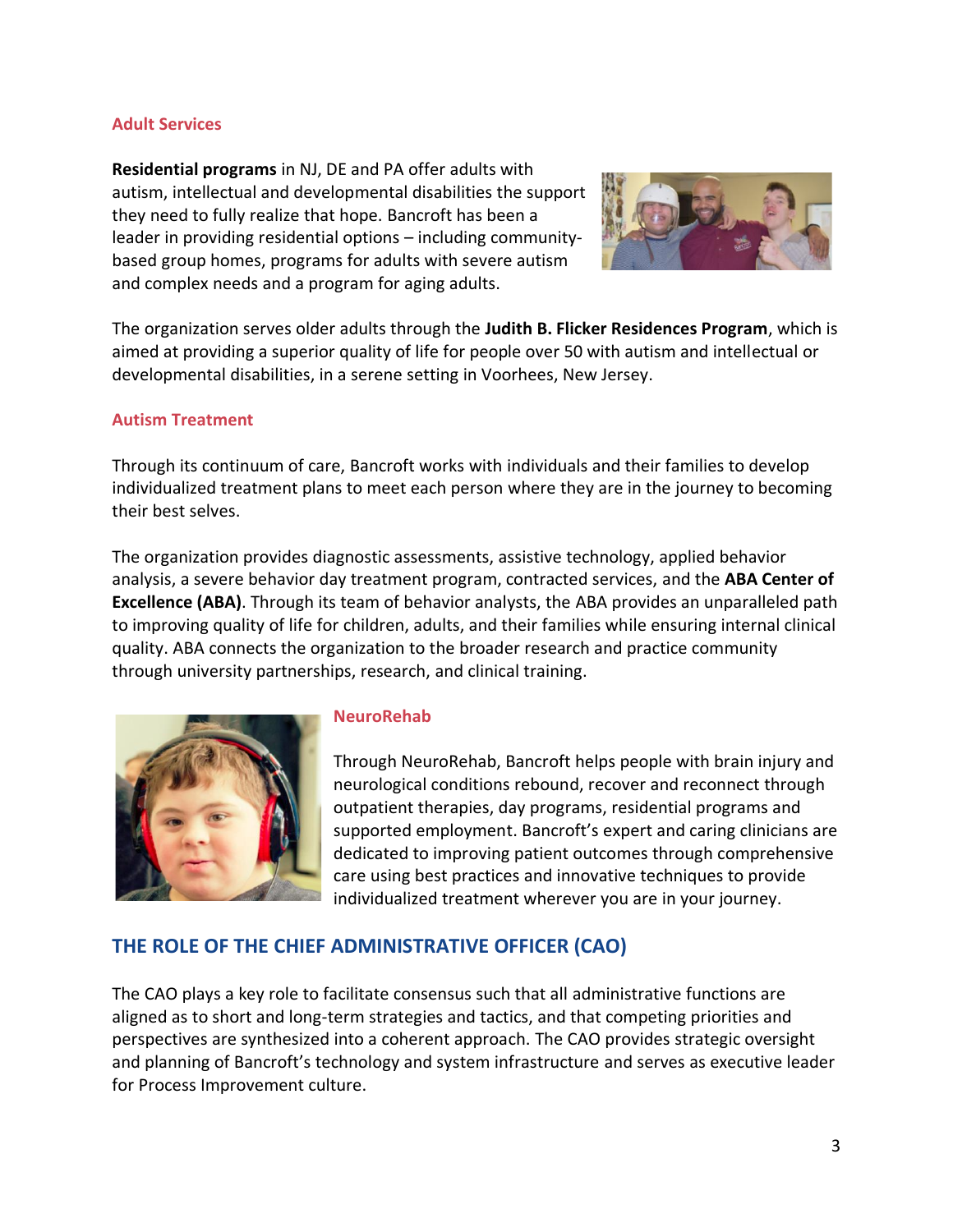The CAO has four direct reports and serves as a member of the Executive Team and Presidents Council and he/she will report directly to the organization's President & CEO.

### **Functional Responsibilities:**

Manages administrative operations, coordinates inter-department activities, oversees Facilities (asset management, real estate, plan, design and construction); Technology; Process Improvement; Project Management and Fleet Services.

## **Essential Responsibilities:**

- Develop strategy and implement effective processes and practices to drive results to achieve long-term operating and financial goals, workforce engagement and quality outcomes.
- Partner with the leadership team to improve operational efficiencies through standardization of internal and/or external best practices.
- Takes a leadership role in bringing disparate perspectives to the table, to facilitate consensus around a clear vision and decisions, and facilitate implementation
- Assess, develop and ensure that all practices are effective and efficient in meeting the growth needs of the organization.
- Effectively communicate organizational priorities and direction while embracing Bancroft's Mission and Core Values.
- Attract, develop and retain a professionally strong and results oriented Leadership team.
- Responsible for ensuring all the services provided to those we support are of high quality, respectful and inclusive, and financially sustainable.
- Abides by the Bancroft Mission Statement, Vision Statement, Core Values and Code of Ethics.

## **IDEAL CANDIDATE QUALIFICATIONS AND COMPETENCIES**

The ideal candidate will have a master's degree in business, healthcare or other related field required. They will have a minimum of 10 years' experience with accountability for the responsibilities aligned to this role and at least 5 years at a senior executive leadership level in an organization of at least \$75 million.

In addition, CAO position requires experience developing and implementing capital improvement budgets and financial management of capital projects, including land and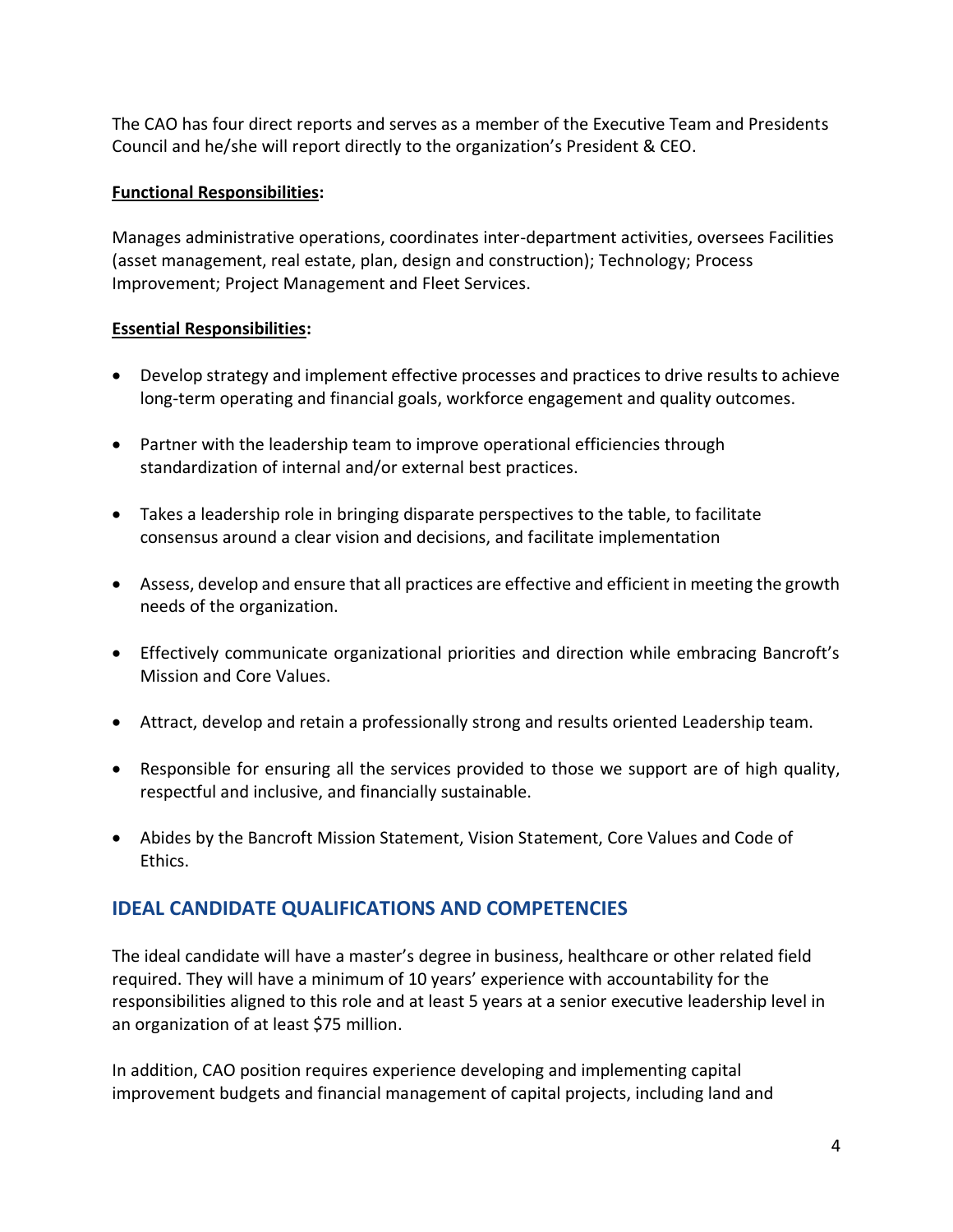property acquisition and development. Staff retention and development are essential priorities for the CAO.

Prior experience with multi-state / multi-jurisdictional regulatory authorities, including but not limited to departments of health, divisions of disability services, and other governmental funders is preferred.

## **Knowledge, Skills and Abilities:**

- Strong financial, budgeting, planning, business and operational acumen and the ability to synthesize financial and operational data and processes.
- Strong project management skills.
- Strong collaborator who can effectively build consensus and gain support across multiple organizational levels to achieve optimal results and active support.
- Strong leadership skills, executive presence, communication, customer service, team building and conflict resolution skills.
- Decisive leadership and problem-solving skills with a high degree of integrity, accountability and performance orientation.
- Able to effectively prioritize and manage multiple changing responsibilities.
- Able to effectively handle the stress of a high-powered position in a calm and even manner. Process and data-based orientation to continuous improvement and problem-solving.
- Strong working knowledge of Google or Microsoft Office suite, including spreadsheet, presentation and document systems.
- Valid driver's license required in incumbent's legal name and current address with no provisional restrictions.

## **Key Success Criteria:**

- Mission-driven, results-orientation, aligning behaviors with organizational Mission, Vision and Values.
- Collaborative, able to engage the input stakeholders to problem-solve with calmness, clarity and imagination.
- Excellent communication skills; shares information easily, listens well, and respects the abilities of others. Engenders trust.
- Multitasking to effectively manage multiple competing priorities.
- Humble, confident and competent team builder; Ability to motivate others.
- Familiarity with the ID/DD communities in Southern New Jersey, Pennsylvania, Ohio and/or Massachusetts will be a plus.

## **COMPENSATION**

Bancroft is prepared to offer a competitive salary and benefit package to the candidate selected to be their new CAO.